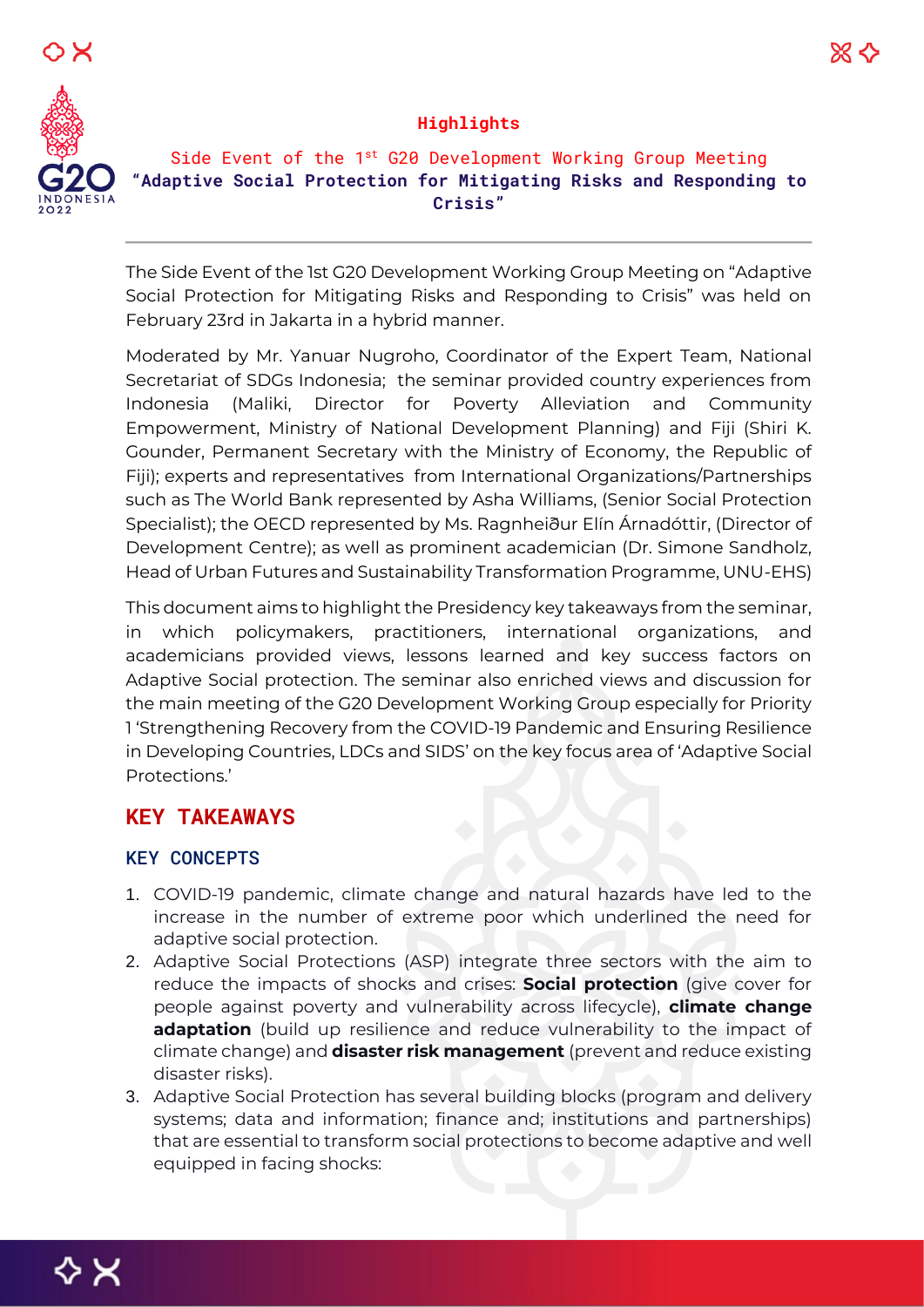



- a. **Program and delivery systems** focus on expanding coverage to ensure the inclusion of uncovered communities. It also addresses the importance of strengthening social protection delivery systems for more effective delivery and rapid, responsive, as well as effective response in the context of varied shocks.
- b. **Data and information** integrate poverty and vulnerability data with disaster risk assessments for improved understanding of household vulnerability to shocks and expand social registry coverage, particularly in high poverty and high-risk areas.
- c. **Finance** focuses on developing adequate, timely, and sustainable financing mechanisms to fund adaptive social protection.
- d. **Institutions and Partnerships** ensure policy coherence and cross-sector collaborations among multiple stakeholders.
- 4. Risk assessments and risk analysis are essential for successful implementation of ASP. The result of risk assessment and risk analysis would inform the type of interventions and the allocation of resources in a more meaningful and resource efficient way.

### CHALLENGES FOR A MORE ADAPTIVE SOCIAL PROTECTION

- 1. Globally, there is an increase in the unemployment rate in most countries during the pandemic of COVID-19. Informal workers are also among the most disproportionately affected by the COVID-19 pandemic due to many informal workers who are not covered by insurance and social assistance.
- 2. Prior to the COVID-19 pandemic, large portions of populations still haven't been covered by any social protection schemes. Lower income countries still struggle with social protection coverage and persisting issues of large gaps in Social Insurance and low labour market coverage among the poorest.
- 3. The problem of information and data created gaps in social registry that resulted in limited coverage and prevented a rapid scale up of benefit delivery to non-beneficiary affected households during shocks.
- 4. Often existing social protection tends to be rigid and couldn't adapt to different shocks context.
- 5. Economic contraction and decreased tax revenue in times of shocks and crisis leads to limited financial capacity for social protection programs.
- 6. Each sector and stakeholder tend to be working in silos and don't have good coordination and synergy.

## LESSONS LEARNED AND KEY SUCCESS FACTORS FOR ADAPTIVE SOCIAL **PROTECTION**

- 1. Designing Adaptive Social Protection into long term national planning is achievable for countries, especially when forging strong collaboration with development partners.
- 2. It is important to strengthen Adaptive Social Protection policymaking bodies and technical organizations on data management, risk vulnerability assessment, poverty targeting, and financing scheme development.